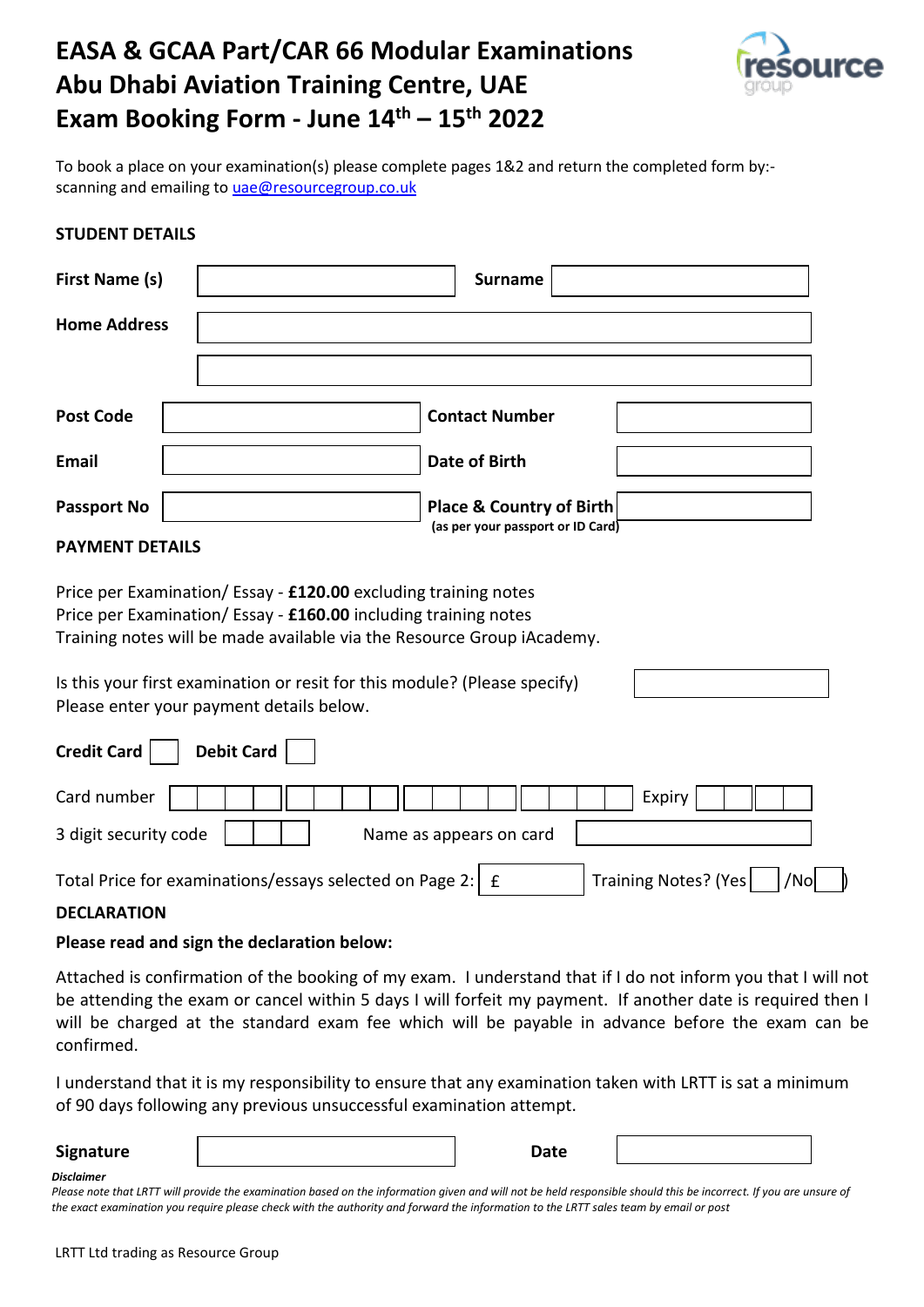

## **2022 Examination Dates**

Please tick the box(s) corresponding to the exam date, module and licence reference you would like to attend. Please note we will not be able to examine you if you have taken a previous exam (same module) within 90 days.

| <b>Exam Date</b>           | <b>Start</b> | <b>End</b>  | Book by $\checkmark$  | If you need a Licence Extension (LE) or  |  |
|----------------------------|--------------|-------------|-----------------------|------------------------------------------|--|
|                            | <b>Time</b>  | <b>Time</b> |                       | Limitation Removal (LR) exam, please     |  |
|                            |              |             |                       | state LE or LR and the issuing authority |  |
|                            |              |             |                       | of your licence in the                   |  |
| Tues 14 <sup>th</sup> June | 09:00        | 10:30       | B1/B2 Module 1        | n/a                                      |  |
|                            |              |             | B1/B2 Module 2        | LE & Authority                           |  |
|                            |              |             | B1/B2 Module 3        | LR & Authority                           |  |
|                            |              |             | B1 Module 4           | LE/ LR & Authority                       |  |
|                            |              |             | B2 Module 4           | LE/ LR & Authority                       |  |
|                            |              |             | B1 Module 5           | LE/ LR & Authority                       |  |
|                            |              |             | B2 Module 5           | LE/ LR & Authority                       |  |
|                            |              |             | B1 Module 7.4         | LE & Authority                           |  |
|                            |              |             | B1 Module 7.7         | LR & Authority                           |  |
|                            |              |             |                       |                                          |  |
| Tues 14 <sup>th</sup> June | 11:15        | 12:55       | B1 Module 6           | LE & Authority                           |  |
|                            |              |             | B2 Module 6           | LE & Authority                           |  |
|                            |              |             | B1 Module 7 MCQ       | LE & Authority                           |  |
|                            |              |             | B2 Module 7 MCQ       | LE & Authority                           |  |
|                            |              |             | B1/B2 Module 7 Essay  | n/a                                      |  |
|                            |              |             | B1/B2 Module 8        | n/a                                      |  |
|                            |              |             | B1/B2 Module 9 MCQ    | n/a                                      |  |
|                            |              |             | B1/B2 Module 9 Essay  | n/a                                      |  |
|                            |              |             | B1/B2 Module 10 MCQ   | *EASA only                               |  |
|                            |              |             | B1/B2 Module 10 Essay | *EASA only                               |  |
|                            |              |             | B2 Module 14          | n/a                                      |  |
|                            |              |             | B1 Module 17          | LE/ LR & Authority                       |  |
|                            |              |             |                       |                                          |  |
| Tues 14 <sup>th</sup> June | 14:00        | 17:45       | B1 Module 11          | LE/ LR & Authority                       |  |
|                            |              |             | B1.3 Module 12        | LE/ LR & Authority                       |  |
|                            |              |             | B2 Module 13          | LE & Authority                           |  |
|                            |              |             | B1 Module 15          | LE/ LR & Authority                       |  |
|                            |              |             |                       |                                          |  |
| Wed 15 <sup>th</sup> June  | 09:00        | 10:30       | B1/B2 Module 1        | n/a                                      |  |
|                            |              |             | B1/B2 Module 2        | LE & Authority                           |  |
|                            |              |             | B1/B2 Module 3        | LR & Authority                           |  |
|                            |              |             | B1 Module 4           | LE/ LR & Authority                       |  |
|                            |              |             | B2 Module 4           | LE/ LR & Authority                       |  |
|                            |              |             | B1 Module 5           | LE/ LR & Authority                       |  |
|                            |              |             | B2 Module 5           | LE/ LR & Authority                       |  |
|                            |              |             | B1 Module 7.4         | LE & Authority                           |  |
|                            |              |             | B1 Module 7.7         | LR & Authority                           |  |
|                            |              |             |                       |                                          |  |
| Wed 15 <sup>th</sup> June  | 11:15        | 12:55       | B1 Module 6           | LE & Authority                           |  |
|                            |              |             | B2 Module 6           | LE & Authority                           |  |
|                            |              |             | B1 Module 7 MCQ       | LE & Authority                           |  |
|                            |              |             | B2 Module 7 MCQ       | LE & Authority                           |  |

LRTT Ltd trading as Resource Group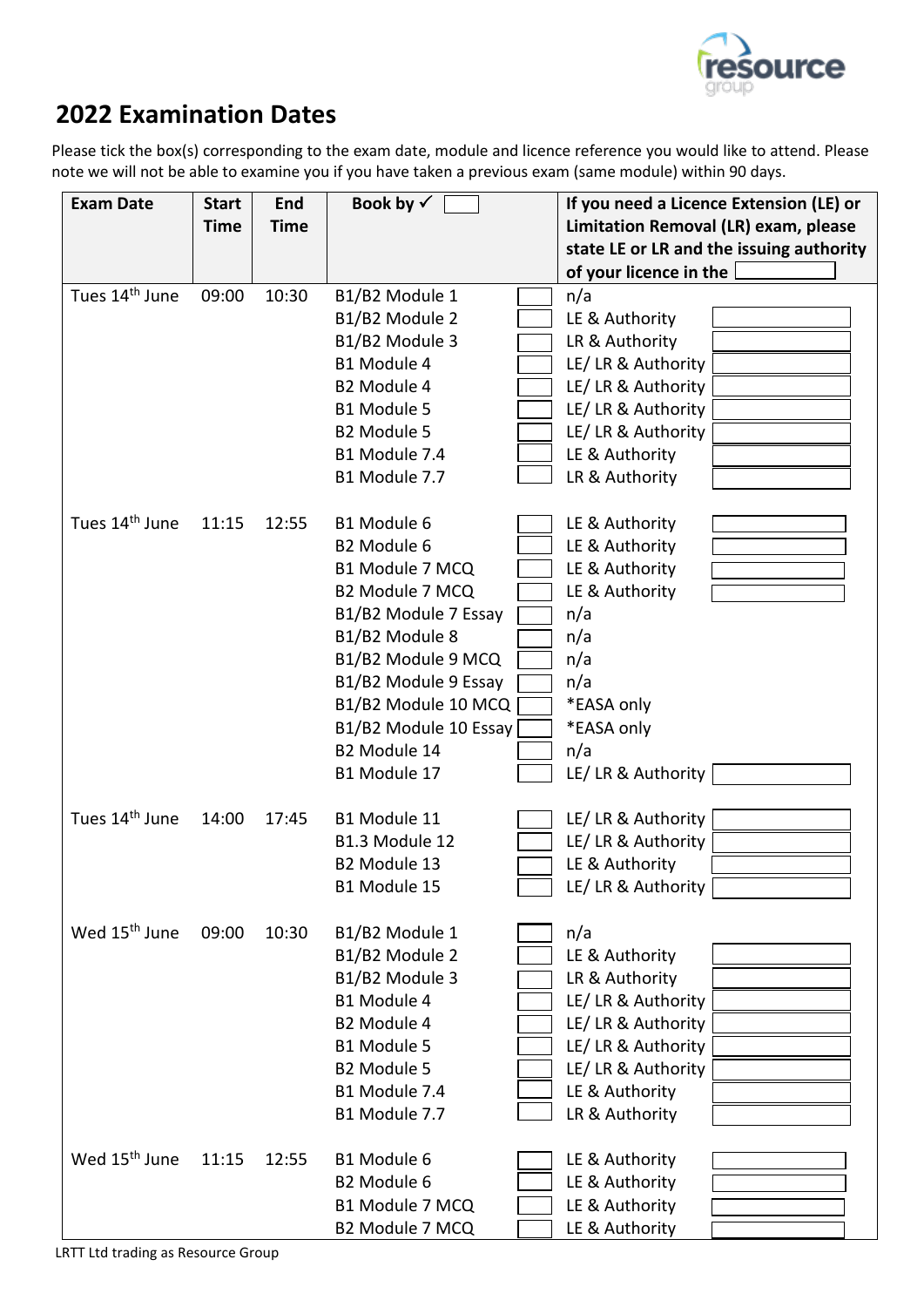|                           |       |       | B1/B2 Module 7 Essay     | n/a                |
|---------------------------|-------|-------|--------------------------|--------------------|
|                           |       |       | B1/B2 Module 8           | n/a                |
|                           |       |       | B1/B2 Module 9 MCQ       | n/a                |
|                           |       |       | B1/B2 Module 9 Essay     | n/a                |
|                           |       |       | B1/B2 Module 10 MCQ      | *EASA only         |
|                           |       |       | B1/B2 Module 10 Essay    | *EASA only         |
|                           |       |       | B2 Module 14             | n/a                |
|                           |       |       | B1 Module 17             | LE/ LR & Authority |
|                           |       |       |                          |                    |
| Wed 15 <sup>th</sup> June | 14:00 | 17:45 | B1 Module 11             | LE/ LR & Authority |
|                           |       |       | B1.3 Module 12           | LE/ LR & Authority |
|                           |       |       | B <sub>2</sub> Module 13 | LE & Authority     |
|                           |       |       | B1 Module 15             | LE/ LR & Authority |
|                           |       |       |                          |                    |

**Is there any other information that we need to be made aware of:**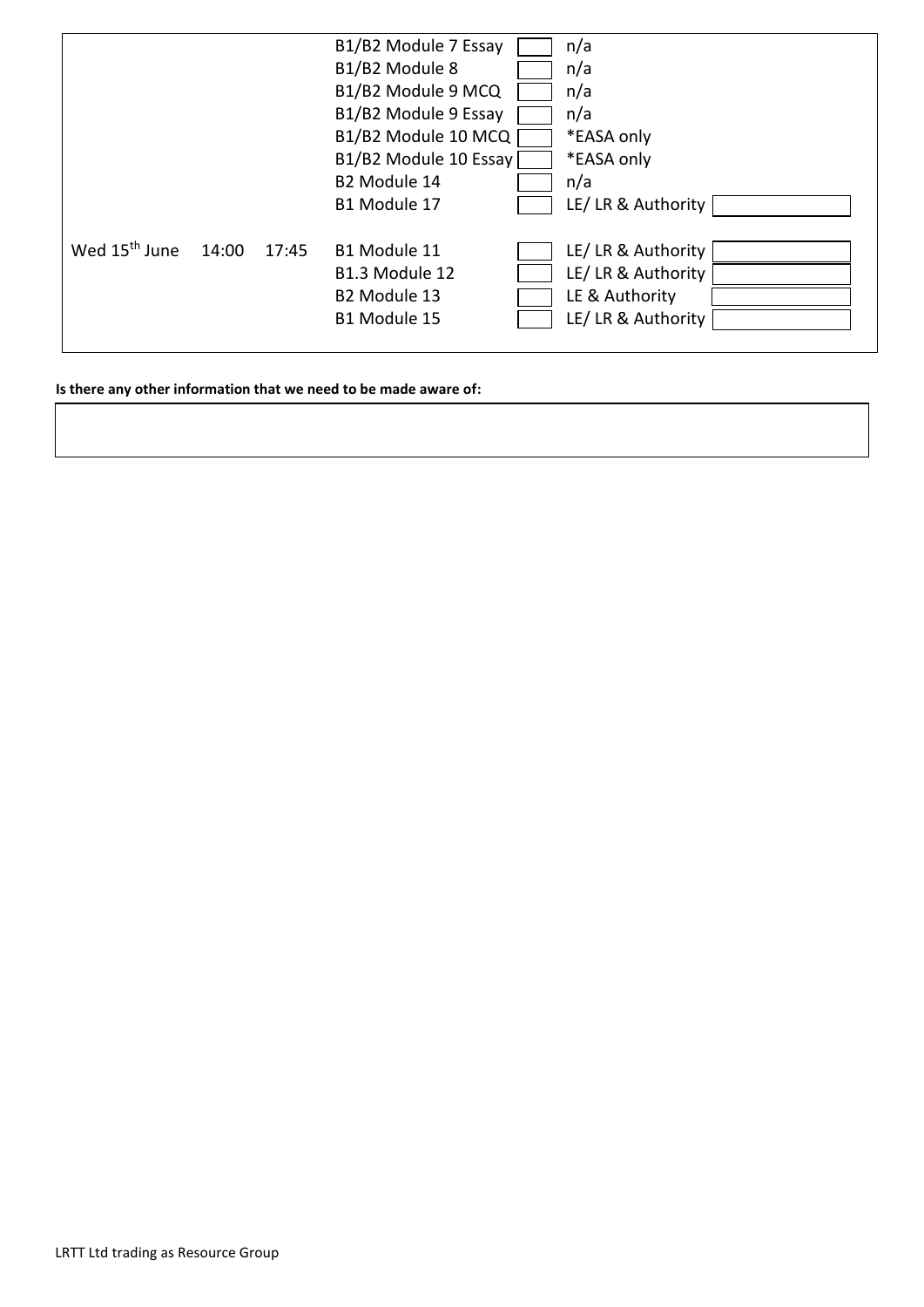Resource Training Solutions – LRTT Ltd



## GENERAL TERMS AND CONDITIONS

These General Terms and Conditions apply to all services provided by LRTT Limited to its Customers. Customers' own terms and conditions are not applicable.

### **1. Commencement of Contract**

- 1.1. In the case of customer-specific services, LRTT will issue a written offer (hereinafter the Offer) upon preliminary negotiations with the Customer. The Offer will contain a service description and an acceptance form which, together with these General Terms and Conditions, will comprise the sole and entire Contract between the parties. The Contract will be legally binding when the acceptance form is signed by duly authorised signatories of each party.
- 1.2. In the case of open or online training courses, acceptance of contract is effected by the Customer returning to LRTT a deposit (varying from 10% to 100% of the full course price depending on the course) and a signed and completed registration form (containing all relevant elements); or by the Customer fully completing the online registration and payment process. By completing either registration process, the Customer is acknowledging that he/she has read, understood and accepted these General Terms and Conditions which, together with the training description and registration documents, comprise the sole and entire Contract between the parties. Upon receipt by LRTT of the completed registration form and deposit, LRTT will issue a letter of confirmation, setting out the details of the course and training facility, and, where applicable, will enrol the Customer on the relevant online training courses through the LRTT Learning Management System (LMS).

#### **2. Service Specifications and Requirements**

- 2.1. In the case of open and online training courses, the service specifications and requirements are stipulated in the training description.
- 2.2. In the case of examination services, courseware material licensing and all other services provided by LRTT, the specifications and requirements will be contained in the Offer.
- 2.3. The Customer is responsible for:
- Compliance by it and, where applicable, by its staff, agents, officers and training participants, with all applicable laws and regulations and all of the terms and conditions contained in the Contract;
- Compliance with any requirements for training participants' qualifications (the requirements for participation are set out in the training programmes);
- Compliance with all relevant safety and accident prevention rules applicable for training within LRTT.
- 2.4. With the exception of online training courses, services will be provided at LRTT's premises in the UK or at another location as agreed with the Customer. Daily schedules of training will correspond with the customary working hours of LRTT unless otherwise agreed upon in writing. LRTT is responsible for providing the services and reserves the right to engage the services of duly qualified third parties to perform the services either partly or wholly on behalf of LRTT. In all circumstances, certification will be effected by LRTT.
- 2.5. If successful completion of the training requires any test or examination, the test or examination will be conducted in accordance with applicable LRTT rules. LRTT does not warrant that the participant will reach the intended training level, nor does LRTT warrant that a participant will pass any tests or examinations.

2.6. With respect to examinations, in accordance with Part 66 Appendix II (Basic examination standard) Item 1.13, the training participant shall confirm in writing to the approved maintenance training organisation or the competent authority to which they apply for an examination, the number and dates of attempts during the last year and the organisation or the competent authority where these attempts took place.

#### **3. Copyright in Licensed Material**

- 3.1. Ownership of copyright in material provided by LRTT, including but not limited to courseware, training documentation, procedural know-how, working documents, software and manuals (hereinafter the Licensed Material), and any and all modifications, adaptations or improvements thereof, remains with LRTT.
- 3.2. The Customer warrants that it will not copy, reproduce, distribute, lend, resell or sub-license the Licensed Material, provide access to the Licensed Material to any third parties, or use the Licensed Material out of the scope of the agreed services, without LRTT's prior written consent.
- 3.3. It is further understood and agreed that monetary damages would not be a sufficient remedy for any breach of copyright and that LRTT shall be entitled, in addition to all other remedies available in law or equity, to equitable relief, including injunction, as a remedy for any such breach.

#### **4. Termination of Contract**

- 4.1. *Termination of Contract by the Customer*
- In the case of training courses, LRTT may at its discretion charge a cancellation fee in accordance with the following table:

| Full days between receipt of     | Cancellation fee as |
|----------------------------------|---------------------|
| cancellation notice and start of | percentage of the   |
| course                           | Contract price      |
| $0 - 4$                          | 100%                |
| $5-29$                           | 80 %                |
| 30-59                            | 50 %                |
| 60-89                            | 30 %                |
| 90-179                           | 10 %                |
| 180 and more                     | None                |

- For all other services contracted in accordance with clause 1.1, the Customer may terminate the Contract by giving 30 days' written notice to LRTT. Any costs incurred by LRTT in preparation of the agreed service will be charged to the Customer but will be limited to a maximum of the Contract value.
- 4.2. *Termination of Contract by LRTT*
- Where LRTT has declared a specific training programme to be subject to a minimum number of participants and the minimum number is not reached, LRTT will notify the Customer at least two weeks before the course start date of the cancellation of the course and any training fees paid by the Customer will be refunded. Any other claims will be excluded.
- For all other services contracted under clause 1.1., LRTT may terminate the Contract by giving 30 days' notice to the Customer. In this case, LRTT shall provide the Customer with a refund for any services that have not been delivered by the end of the notice period.
- 4.3. *Termination of Contract by either party.* Either party is entitled to terminate the Contract immediately by giving written notice to that effect to the other party where: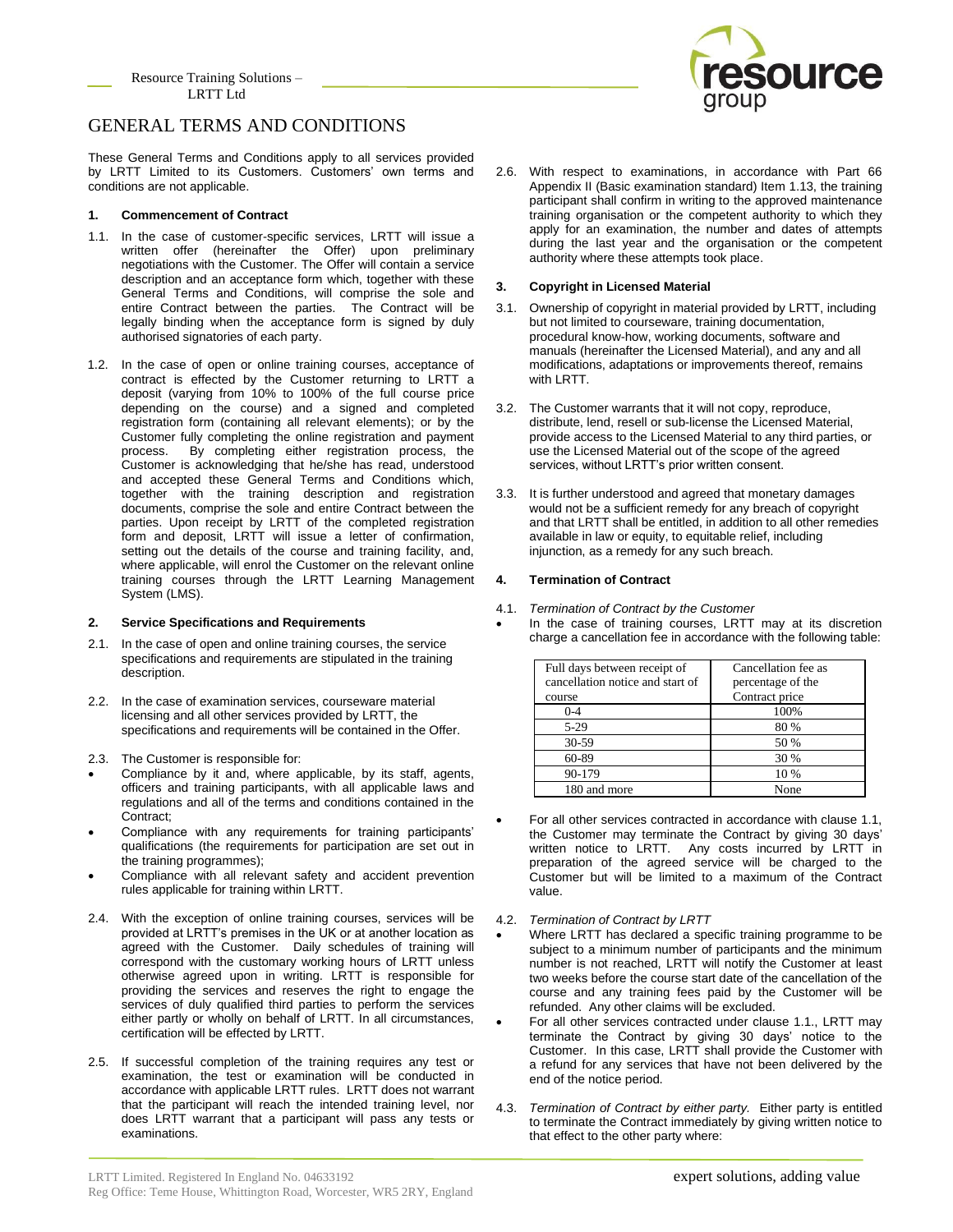

## GENERAL TERMS AND CONDITIONS

- The other party breaches a material provision of the Contract and fails to remedy it within a reasonable time of receiving such notice;
- The other party in unable to, or refuses to, pay its debts generally as they become due or commits an insolvency event (namely that it becomes insolvent, has a receiver appointed, has an order or resolution made to wind it up, enters into any arrangement or composition with its creditors, passes a resolution to cease trading or actually ceases trading, or is dissolved or declared bankrupt).
- 4.4. If the Contract is terminated for any reason other than a material or un-remedied breach by the Customer, LRTT shall continue to provide the services during the notice period, subject to payment of any current fees under the Contract by the Customer.
- 4.5. On termination of the Contract for whatever reason, the Customer will stop using any Licensed Material and will delete any version and copies of the Licensed Material from its computer systems; or deliver the Licensed Material and all copies of it to LRTT if LRTT has so demanded in lieu of any destruction.

#### **5. Non-Performance and Delay**

- 5.1. If, due to a *force majeure* or other reasons beyond LRTT's reasonable control, the services cannot be performed on or by the agreed date, or can only be performed with unreasonable economic effort, LRTT shall use reasonable endeavours to perform, continue or, if necessary, reschedule the services but otherwise shall have no liability to the Customer. The same applies in the event of illness of a trainer. Notification will be made without undue delay.
- 5.2. The Customer may terminate the Contract without any cancellation charge if, due to the delay, the service is no longer of interest for the Customer. In the case of such termination, any fees paid by Customer for services that have not been provided will be refunded. Any other claims shall be excluded.

#### **6. Prices, Invoicing and Terms of Payment**

- 6.1. The applicable prices for the different training courses and services are set out in the registration form or in the Offer. All prices quoted are in GBP and are exclusive of applicable value added tax and other taxes or fees, which will be charged to the Customer. Prices do not include the Customer's travel or incidental expenses for which the Customer will be wholly responsible.
- 6.2. In respect of training courses, an invoice will be raised upon receipt by LRTT of the registration form and deposit in accordance with clause 1.2. Full payment for training courses must be received in GBP, without deduction, at least 4 weeks before the commencement of the course unless otherwise agreed with LRTT in writing. If the course is due for delivery within 4 weeks of registration, the total fee payable is due at the time of registration. Failure to pay will invalidate the registration.
- 6.3. In respect of other services contracted under an Offer, invoices will be issued in accordance with the invoicing plan stipulated in the Offer. Payment is due in full, without the right of set-off, within 30 days of the invoice date and shall be made in GBP at the Customer's cost and risk.
- 6.4. Any payment not effected when due will carry interest at one per cent (1%) per month and LRTT reserves the right to terminate immediately the services until payment has been received.

#### **7. Limitation of Liability**

- 7.1. All warranties, conditions and other terms implied by statute or common law are, to the fullest extent permitted by law, excluded from this Contract.
- 7.2. Nothing in this Contract shall limit or exclude the liability of LRTT for death or personal injury resulting from its negligence, or fraud or fraudulent misrepresentation.
- 7.3. Subject to clauses 7.1 and 7.2, LRTT shall not under any circumstances be liable for any direct loss of profit or any special, indirect or consequential loss, costs, damages, charges or expenses (including but not limited to loss of goodwill, loss of business, loss of anticipated profits or savings) arising out of or in connection with the Contract.
- 7.4. LRTT's total liability in contract, tort (including negligence or breach of statutory duty), misrepresentation, restitution or otherwise arising in connection with performance or contemplated performance of this Contract shall in all circumstances be limited to the total of the sums paid under this Contract in the preceding 12 months.
- 7.5. The Customer agrees to indemnify and keep LRTT indemnified against any claims or damages including costs of dealing with the same arising out of or in connection with the Customer's negligence, misrepresentation or failure to perform its obligations under the Contract.

#### **8. Confidentiality**

- 8.1. Confidential Information shall mean any proprietary or confidential information about the disclosing party's business, personnel or activities. Such information shall include but not be limited to all data, materials, products, technology, computer programs, specifications, manuals, business plans, financial information and other information that could reasonably be deemed to be of a proprietary or confidential nature.
- 8.2. The parties will not disclose to any third party any confidential information belonging to the other party (or any associated company of that party) that it has acquired as a result of this Contract, except if required by law or where such information is in the public domain through no fault of that party.

#### **9. Applicable Law, Place of Jurisdiction**

This Contract shall be construed in accordance with and governed by the laws and courts of England and Wales.

#### **10. General**

- 10.1. Neither party can assign the benefit or the burden of the Contract without the prior written consent of the other party.
- 10.2. Any variation of the Contract must be in writing and signed by authorised signatories of both parties. In the event of a discrepancy between the terms and conditions contained in this document and the Offer, those contained in the Offer shall prevail.
- 10.3. This Contract supersedes all agreements previously entered into by the parties in respect of the business described. Neither party has relied upon any statement or representation made by the other in agreeing to enter into this Contract.